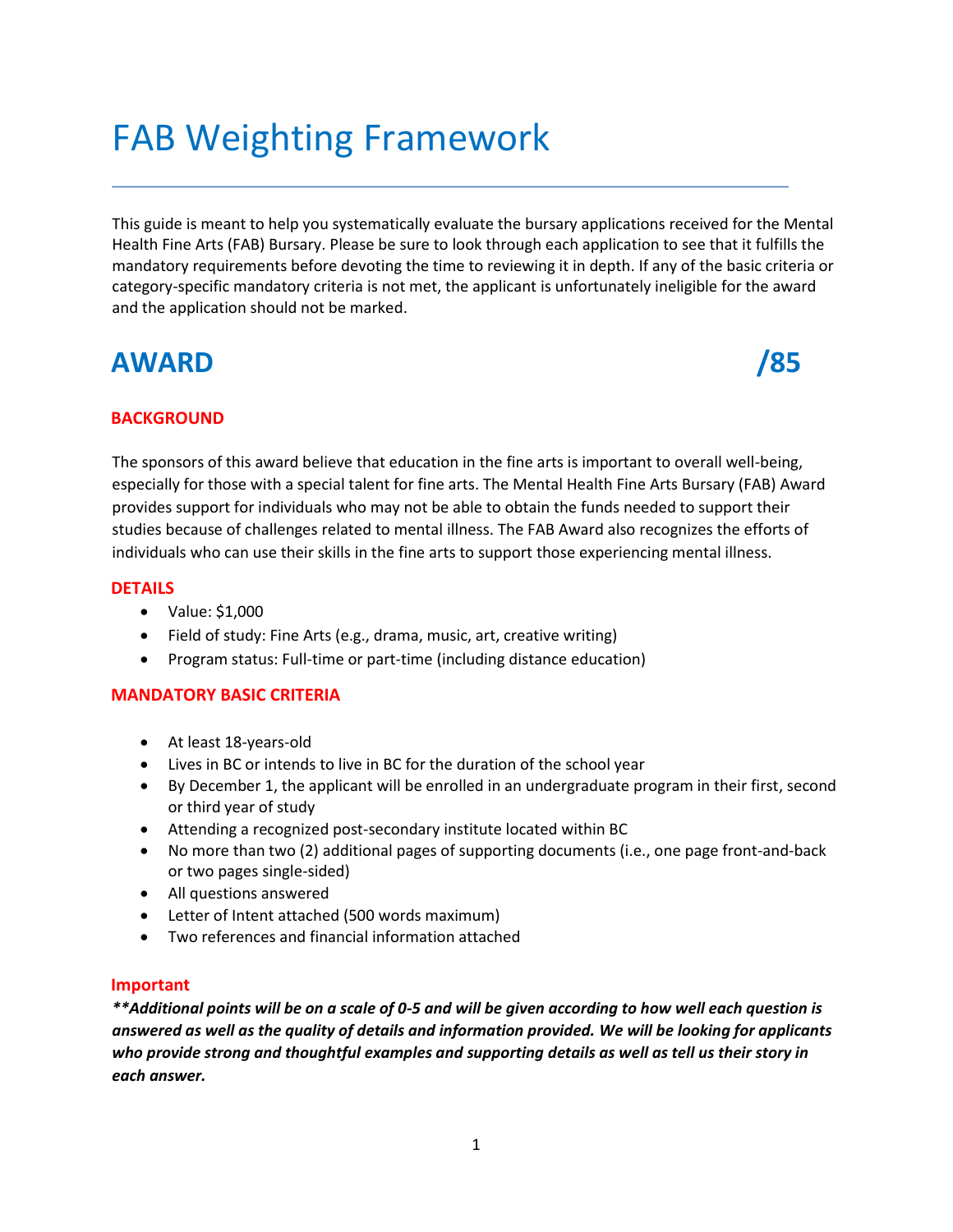# **MENTAL HEALTH HISTORY** *S*

| <b>Criteria</b>                                                                                                 | <b>Score</b> |
|-----------------------------------------------------------------------------------------------------------------|--------------|
| <b>MANDATORY:</b> A history of mental illness (no judgment of the illness)                                      |              |
| If this criterion is not met, application is disregarded.                                                       | Yes/No       |
| Additional points for describing how mental illness has affected and/or influenced<br>education or career goals | /5           |

# **EDUCATION AND CAREER GOALS** *CONTRACTION AND CAREER GOALS*

| <b>Criteria</b>                                                                               | <b>Score</b> |
|-----------------------------------------------------------------------------------------------|--------------|
| <b>MANDATORY:</b> A clear career goal related to the development of their skills in the field |              |
| of fine arts. Fine arts include dramatic arts, creative writing, art, cinematography          |              |
| (videography), photography, music, and dance. Does not include vocational or trade            |              |
| skills (e.g., architecture, product design, furniture, fashion).                              | /5           |
| Additional points if their education/career goals support the development of fine arts        |              |
| skills of others experiencing mental illness                                                  | /5           |
| Additional points for full-time studies                                                       | /5           |
| Additional points for a clear passion about this career goal                                  | /5           |
| Additional points for a demonstrated interest, aptitude or experience in the chosen           |              |
| career (i.e., the applicant could cite previous training, list specific character traits or   |              |
| relate certain skilled hobbies)                                                               | /5           |

### **STATEMENT OF INTENT 120 PERIODICAL STATEMENT 120**

| <b>Criteria</b>                                                                                                                | <b>Score</b> |
|--------------------------------------------------------------------------------------------------------------------------------|--------------|
| <b>MANDATORY:</b> Educational goals must be related to the development of fine arts skills<br>for themselves and/or for others |              |
| Letter must not be longer than 500 words (one standard page)                                                                   | /5           |
| Additional points if the path towards achieving the specified educational/career goal is                                       |              |
| clearly outlined                                                                                                               | /5           |
| Additional points if motivations, aptitudes and/or incremental                                                                 |              |
| achievements are described                                                                                                     | 75           |
| Additional points if applicant outlines how the educational training will help them deal                                       |              |
| with mental illness in themselves or in others                                                                                 | /5           |